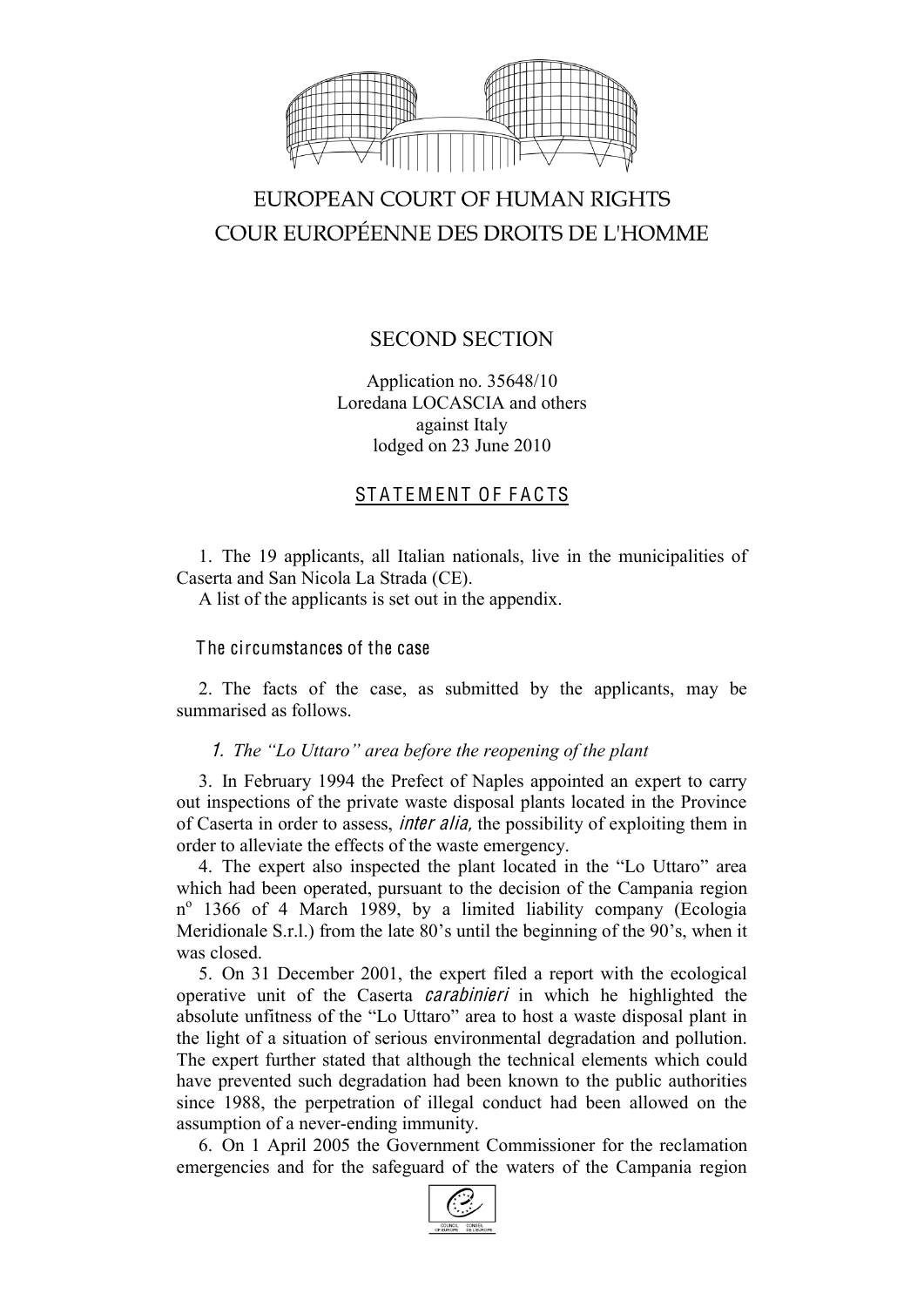approved the Regional Plan for the reclamation of the polluted sites of the Campania region (ordinance  $n^{\circ}$  49 of 1 April 2005), which included the waste disposal plant "Lo Uttaro".

#### 2. *The reopening of the "Lo Uttaro" waste disposal plant*

7. On 11 November 2006, during the waste crisis which afflicted the region of Campania (see the judgment in the case Di Sarno v. Italy,  $n^{\circ}$ 30765/08, 10 January 2012, §§ 7-64), the President of the Province of Caserta, the Mayor of Caserta and the Delegate Commissioner of the Italian Government for the waste emergency in Campania (hereinafter "Government Commissioner") signed a memorandum of understanding by which it was decided to reopen the waste disposal plant in the "Lo Uttaro" area (hereinafter "plant" or "Lo Uttaro plant") located in the proximity of the municipalities of Caserta and San Nicola La Strada where the applicants live.

8. On 12 January 2007 the Government Commissioner ordered the temporary occupation of the plant located in the "Lo Uttaro" area and approved the preliminary draft of the works for its adaptation to the disposal of non-hazardous waste (ordinance  $n^{\circ}$  3 of 12 January 2007).

9. On 19 April 2007 the Government Commissioner authorised the operation of the plant for the disposal of non-hazardous waste (ordinance  $n<sup>o</sup>$ 103 of 19 April 2007).

10. On 22 April 2007 the consortium ACSA CE 3, to which the management of the plant had been entrusted, began its operation.

### 3. Th<sup>e</sup> <sup>c</sup>ivil proceeding<sup>s</sup> befor<sup>e</sup> th<sup>e</sup> Naple<sup>s</sup> Tribunal

11. Although the applicants did not institute judicial proceedings to complain about the reopening of the plant, on 20 June 2007 several residents of a village located a few hundred metres from the "Lo Uttaro" plant (Villaggio Saint Gobain), filed an urgent application (under Article 700 of the Code of Civil Procedure) with a single judge of the Naples Tribunal seeking the suspension of the operation of the plant, which they claimed caused imminent and irreparable danger to their health.

12. They emphasised that the operation of the plant caused serious nuisance in the form of continuous and massive emissions of dust, noise and evil-smelling fumes to the grave detriment of their health. They further claimed that the choice of the "Lo Uttaro" area for the operation of the plant contradicted the previous decision of the administration to include the site in the Regional Plan for the reclamation of the polluted sites of the Campania region (see § 10) and was based on false data.

13. On 19 July 2007 the Tribunal granted the application and ordered the Government Commissioner and the Consortium ACSA CE 3 to refrain from the utilisation of the plant.

14. The Tribunal found that the Government had failed to adopt all the necessary measures to avoid the waste disposal activities at the "Lo Uttaro" plant causing damage to human health. Furthermore, the decision stressed that the Government's choice to reopen the plant had been driven only by the necessity of finding urgently a site for the disposal of the municipal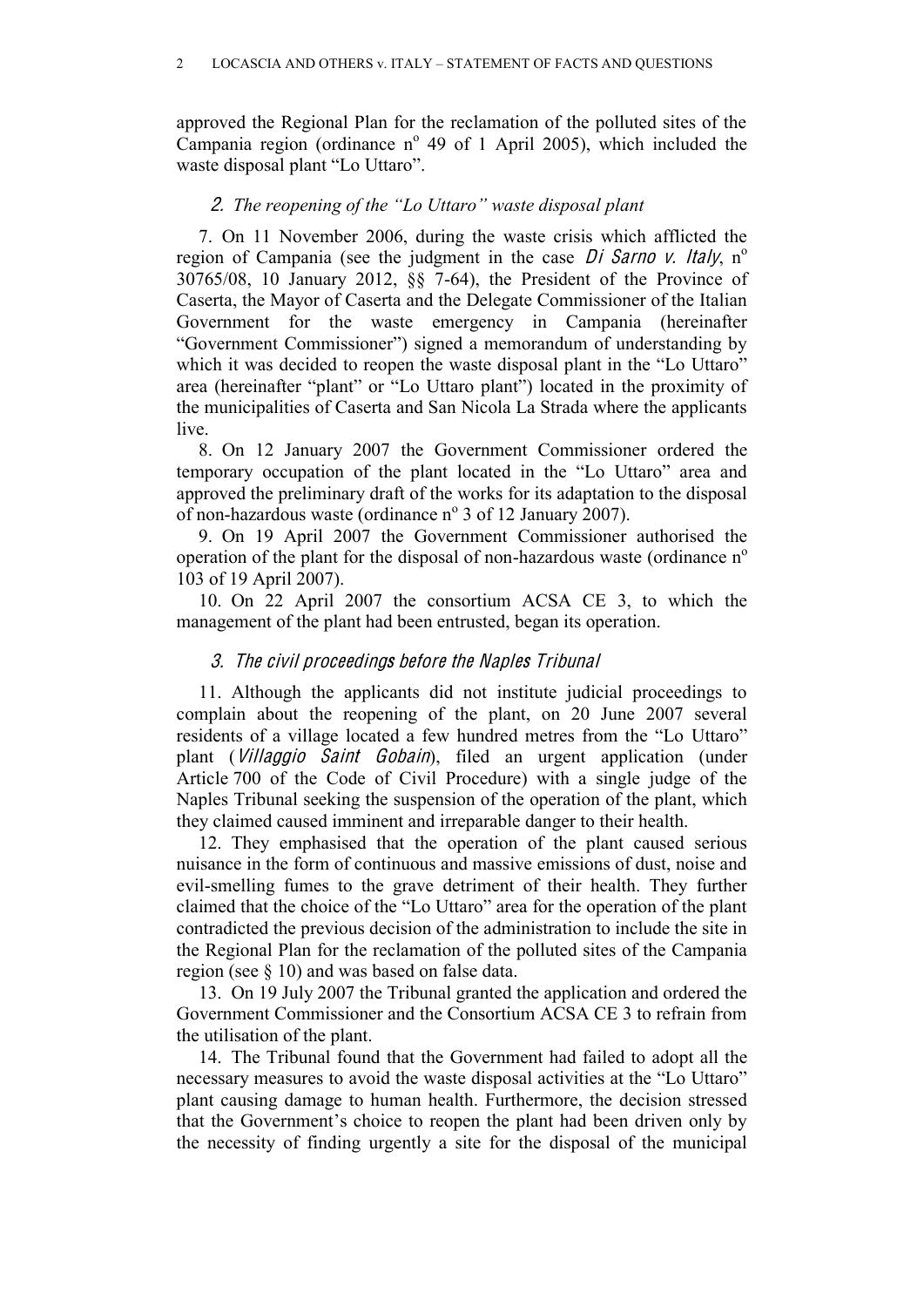solid waste of the Caserta province, in violation of the specific and complex procedure applicable and to the detriment of people's health.

15. On 3 August 2007 the Government Commissioner and the Consortium ACSA CE 3 appealed against the decision to the Naples Tribunal.

16. The Tribunal, pending the appeal, ordered the provisional stay of the impugned decision and at the hearing held on 22 August 2007 appointed an expert in order to assess, *inter alia*, whether the operation of the plant jeopardized the health of the people residing in its proximity.

17. On 15 October 2007 the expert filed his report concluding, among other things, that:

- a decision to allow the operation of the plant would be inappropriate;

- the choice of the site had been made in violation of the applicable laws;

- the storage of further waste in the plant increased the already high risk of impact on the relevant environmental elements in the area, including public health.

18. On 7 November 2007 the Mayor of Caserta, having taken note of the expert report and the potential danger to the environment and public health which the operation of the plant could cause, ordered its closure until the conclusion of the civil proceedings pending before the Naples Tribunal.

19. On 13 November 2007 the Naples Tribunal dismissed the appeals.

#### 4. Th<sup>e</sup> preventiv<sup>e</sup> <sup>s</sup>eizur<sup>e</sup> <sup>o</sup>f th<sup>e</sup> plant

20. On an unspecified date in 2005 the public prosecutor at the Tribunal of Santa Maria Capua Vetere began an investigation into the "Lo Uttaro" plant (RGNR 15618/05) on suspicion of, inte<sup>r</sup> alia, abusive disposal of hazardous waste and causing an environmental disaster in relation to the plant and the groundwater underneath.

21. On 13 November 2007 the judge for the preliminary investigations of Santa Maria Capua Vetere (giudice pe<sup>r</sup> l<sup>e</sup> indagini preliminari - GIP as per the acronym in Italian), pursuant to a request of the public prosecutor dated 17 September 2007, ordered the preventive seizure of the plant (GIP Santa Maria Capua Vetere, decree nº 12033/07).

22. The GIP found that the investigations carried out by the prosecutor showed that the plant had been operated illegally for the disposal of hazardous waste for which the certifications had been forged to make them appear as non-hazardous ones, regardless of the limit set out in the provisions authorising the operation of the plant (ordinance  $n^{\circ}$  3 of the Government Commissioner of 12 January 2007).

23. Moreover, the decision noted that although the laboratory tests carried out on the groundwater underneath the plant had shown a level of hydrocarbons exceeding the limits set out by the applicable laws, the operation of the plant had not been suspended.

24. Finally, the GIP stated that "it is not possible to doubt that from the overt environmental insecurity of the plant derives its substantial and objective unlawfulness even in a situation of emergency" and concluded that the preventive seizure of the plant was necessary in order to prevent the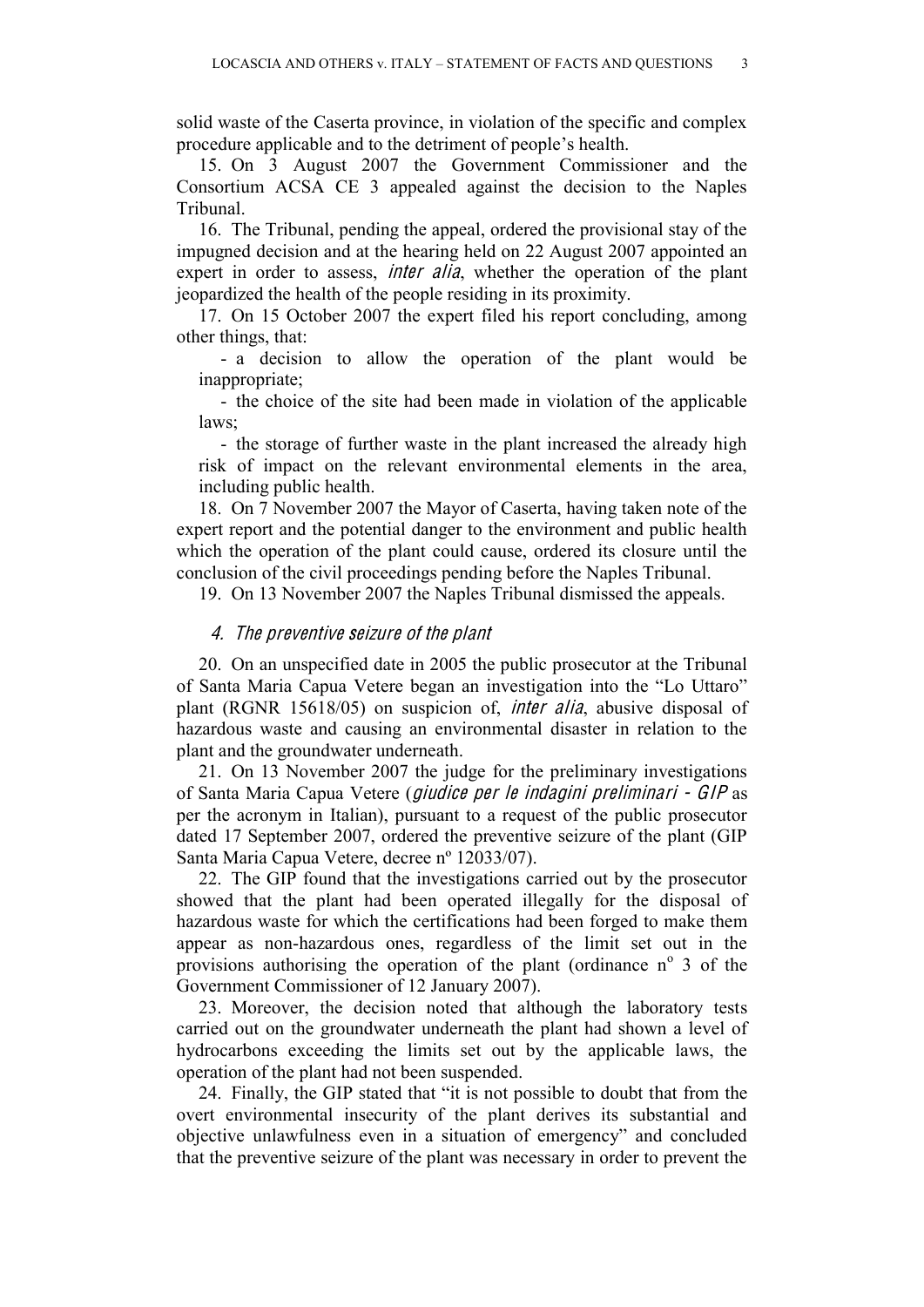perpetuation of its abusive operation and to avoid further negative consequences on the environment and on public health.

#### 5. Th<sup>e</sup> <sup>c</sup>riminal proceeding<sup>s</sup> <sup>c</sup>oncerning th<sup>e</sup> wast<sup>e</sup> disposal <sup>c</sup>ycl<sup>e</sup> in th<sup>e</sup> Campania <sup>r</sup><sup>e</sup>gion

25. In 2006, on an unspecified date, the public prosecutor at the Naples Tribunal began a criminal investigation (RGNR nº 40246/06) concerning the waste disposal cycle in the Campania region.

26. On 22 May 2008 pursuant to a request of the prosecutor, the GIP of the Naples Tribunal ordered the house arrest of, among others, several public employees of the Commissariat of the Italian Government for the waste emergency in Campania (hereinafter "Government Commissariat").

27. In his order the judge cited also the results of the investigations concerning the "Lo Uttaro" plant from which it emerged that hazardous waste had been abusively transported to and treated in the plant and that the contamination of the groundwater underneath the plant, revealed by the laboratory tests, had been concealed with the consequent failure to adopt the necessary measures to deal with the problem.

28. The GIP stressed the leading role played by several members of the Government Commissariat in the perpetration of such criminal conduct.

29. On 29 January 2009 the judge for the preliminary hearing (Giudice dell*'*udienza preliminare) of the Naples Tribunal committed all the accused for trial. The latter began on 26 May 2009 before the Naples Tribunal.

#### 6. *The "Lo Uttaro" area after the closure of the plant*

30. On 4 August 2009 the Municipality of Caserta and the Ministry of the Environment signed an operative agreement concerning the measures to be taken to reclaim the "Lo Uttaro" area and to carry out its environmental clean-up. The agreement envisaged the allocation of ten million euros in four years for its implementation.

31. At the time the present application was filed the operative agreement had not been implemented.

#### 7. Th<sup>e</sup> <sup>r</sup>eports <sup>o</sup>f <sup>t</sup>h<sup>e</sup> Campania Region*'*<sup>s</sup> Environmental Protection Ag<sup>e</sup>ncy (ARPAC)

32. Between 22 November 2007 and 17 December 2008 the Campania Region's Environmental Protection Agency (ARPAC) carried out four inspections at the "Lo Uttaro" plant.

33. In the report concerning the inspection of 17 December 2008 the experts of the agency stated that the plant represented a "biological engine with an undisputed environmental impact". They stressed that the current state of the plant entailed problems concerning the uncontrollable emissions of gas [produced by the waste] and the accumulation and overproduction of leachate [originated by the percolating of water through the waste]. In relation to the latter the report noted that only a minimum part of the leachate accumulated in the "Lo Uttaro" plant had been removed and transferred to the appropriate treatment plants.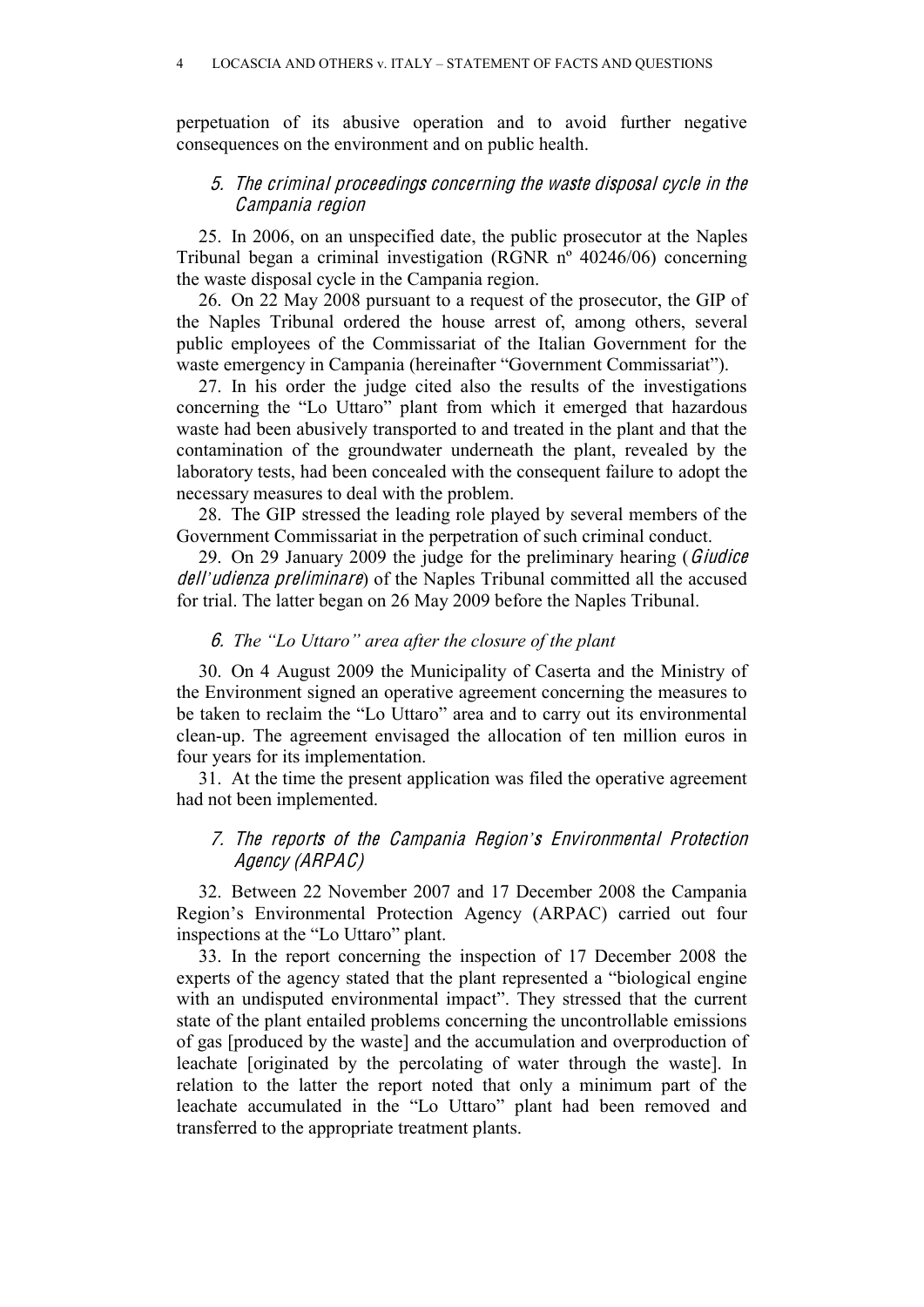#### 8. Th<sup>e</sup> Parliamentary Commission*'*<sup>s</sup> inquirie<sup>s</sup>

34. Between 1997 and 2008 three Parliamentary Commissions of Inquiry on the cycle of waste and the related illicit activities were established pursuant to Laws n° 97 of 10 April 1997, n° 399 of 31 October 2001 and nº 271 of 20 October 2006.

35. In its report on Campania dated 13 June 2007, the third Commission stated that "the situation of the cycle of waste shows the signs of a dangerous regression which caused the operational collapse of the service in question and serious risks to the health of the population".

36. In a report dated 19 December 2007, the same Commission, while expressing its feeling that the emergency in the region had escalated to a disaster, passed an "unconditional negative judgment" on the Government Commissariat management of the waste emergency and stressed that its structural deficiencies were of such a magnitude as to prejudice irreversibly its effectiveness. Moreover, the report cited the numerous criminal conducts perpetrated by some of the leading figures of the Government Commissariat.

37. The "Lo Uttaro" plant was referred to by the Commission as emblematic of the collusive incapacity of the Administration which had proved unable "to read its own documents" which already in 2001 showed the environmental inadequacy of the chosen site to host a waste treatment plant.

#### 9. The scientific studies

38. Several scientific studies have investigated possible health effects of the waste cycle in Campania.

39. The World Health Organization (WHO) was requested by the Department of Civil Defence of the Italian Government to conduct an epidemiological study on the health impact of the waste cycle in Campania. To this end a working group comprising the WHO, the National Research Council (CNR), the Superior Institute of Health (*Istituto Superiore di* Sanita*'* – ISS as per the acronym in Italian), Campania Regional Authority Epidemiologic Observatory (OER) and Campania Region Environmental Protection Agency (ARPAC) was appointed.

40. The results of the study, presented in March 2007, showed that the cancer mortality rate in the Provinces of Naples and Caserta was significantly higher than in the rest of the Campania region. As far as the Province of Caserta is concerned, the study showed that the cancer mortality profile was characterised by an excess estimated at 16% for men and 11% for women with peaks of 19.3% for men and 18.2% for women in relation to stomach cancer. Furthermore, in the southern part of the Province of Caserta frequent excesses for congenital malformations overall and for the group of urogenital malformations were identified.

41. The World Health Organization concluded that the findings of the study "indicate the presence of an area characterised by elevated cancer mortality rates and by elevated occurrence of birth defects, corresponding with that area where most waste disposal sites are concentrated...these preliminary findings are consistent with a possible contributory role of waste-related exposures in determining ill health in the area over time".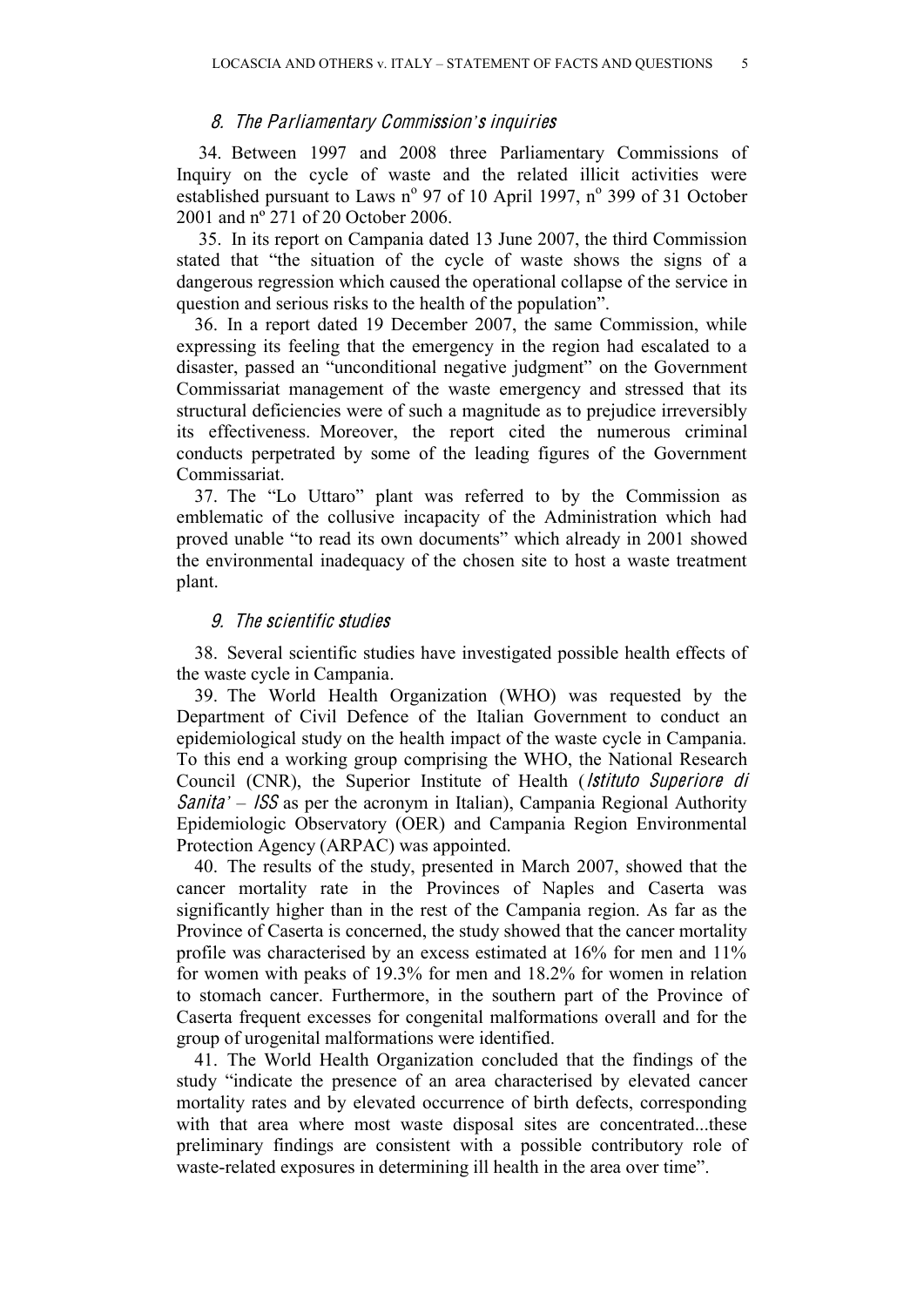42. Such conclusion was shared by a study, whose results were presented in 2007, conducted by the ISS on the impact on human health of waste disposal in Campania. The study, conducted on 196 municipalities, among which Caserta and San Nicola La Strada where the applicants reside, showed that excesses in mortality and malformations tended to be concentrated in areas in which the presence of waste disposal sites was more intense.

43. The concentration of risk excesses in areas where the environmental stress caused by waste was higher suggested that exposure to waste disposal was responsible for a higher rate of mortality and malformations. The study concluded that the data collected showed numerous positive and statistically significant (therefore not attributable to chance) associations between waste and health.

### COMPLAINTS

44. Invoking Articles 2 and 8 of the Convention, the applicants complain about the danger to their health and the interference with their private life and home caused by the operation of the plant and by the failure of the authorities to secure, clean-up and reclaim the area after the closure of the plant.

45. Invoking Article 14 together with Articles 2 and 8 of the Convention the applicants claim that as residents in the Campania region they are afforded a lower level of protection of the invoked Convention rights than people residing elsewhere.

46. Invoking Articles 6 and 13 of the Convention and Article 1 of Protocol No. 1, the applicants complain about the lack of an effective remedy to obtain the restitution of the tax they paid for the collection and disposal of municipal solid waste.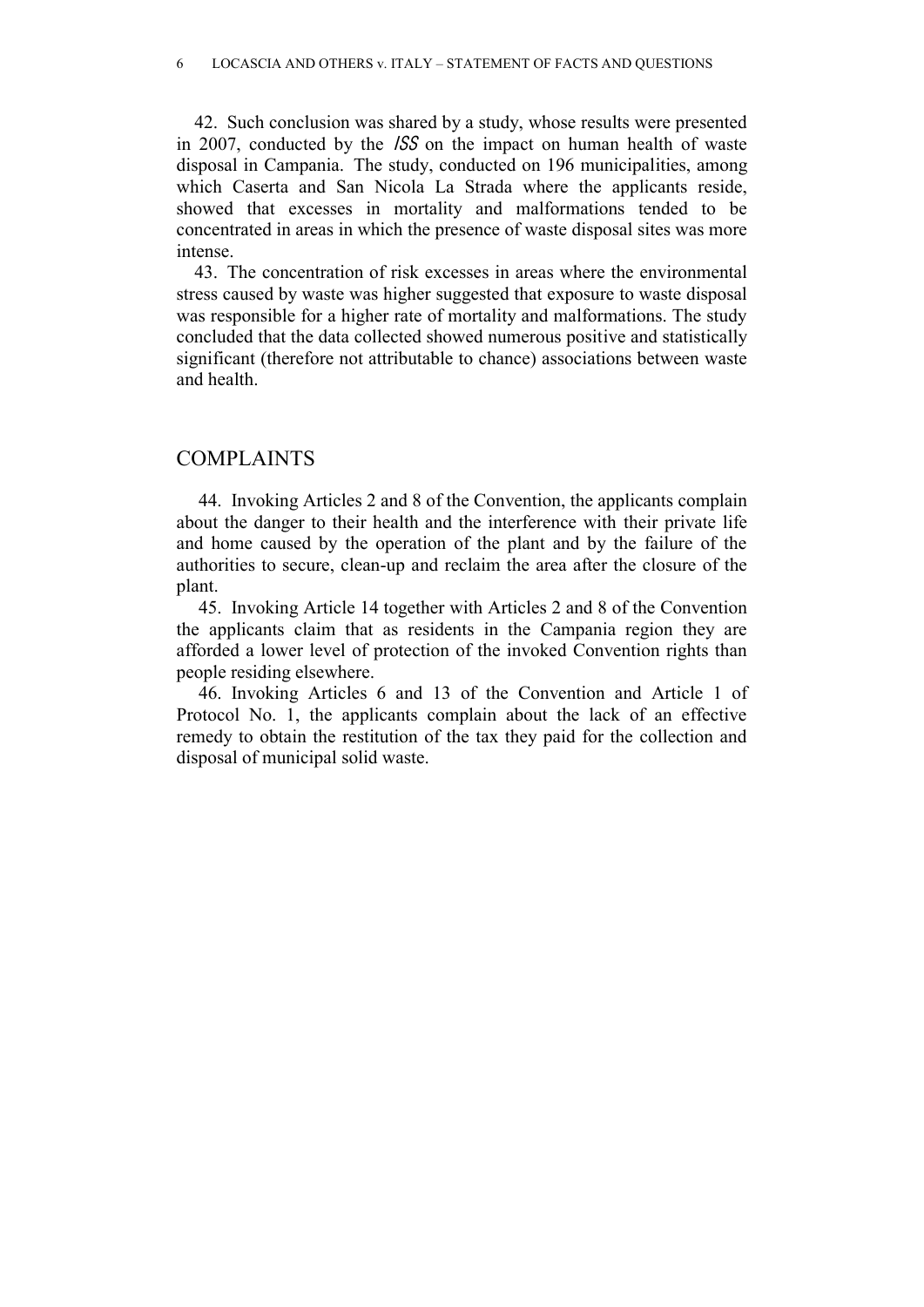# **APPENDIX**

| 1.  | Guido<br>ANTUONO                | 10/10/1951 | 1951 | Italian | <b>CASERTA</b>                                      | А.<br><b>IMPARATO</b>           |
|-----|---------------------------------|------------|------|---------|-----------------------------------------------------|---------------------------------|
| 2.  | Tiziana<br>ANTUONO              | 16/02/1949 | 1949 | Italian | <b>CASERTA</b>                                      | $\mathbf{A}$<br><b>IMPARATO</b> |
| 3.  | Laura<br>BALDELLI               | 28/01/1945 | 1945 | Italian | <b>CASERTA</b>                                      | $A_{-}$<br>IMPARATO             |
| 4.  | Mariano DE<br><b>MATTEIS</b>    | 19/06/1947 | 1947 | Italian | SAN<br>NICOLA<br>LA<br>STRADA<br>(CE)               | $A_{-}$<br><b>IMPARATO</b>      |
| 5.  | Anna Maria DI<br><b>LILLO</b>   | 15/03/1947 | 1947 | Italian | <b>SAN</b><br>NICOLA<br>LA<br>STRADA                | А.<br><b>IMPARATO</b>           |
| 6.  | Rosa<br>GUERRIERO               | 25/02/1947 | 1947 | Italian | Caserta                                             | А.<br><b>IMPARATO</b>           |
| 7.  | Alfredo<br><b>IMPARATO</b>      | 09/07/1971 | 1971 | Italian | SAN<br><b>NICOLA</b><br>LA<br><b>STRADA</b><br>(CE) | А.<br><b>IMPARATO</b>           |
| 8.  | Vincenzo<br><b>LAVORETANO</b>   | 02/03/1953 | 1953 | Italian | SAN<br><b>NICOLA</b><br>LA<br><b>STRADA</b><br>(CE) | А.<br><b>IMPARATO</b>           |
| 9.  | Renato<br>LOCASCIA              | 16/01/1947 | 1947 | Italian | <b>CASERTA</b>                                      | А.<br><b>IMPARATO</b>           |
| 10. | Loredana<br>LOCASCIA            | 01/11/1972 | 1972 | Italian | <b>SAN</b><br>NICOLA<br>LA<br>STRADA                | $A_{-}$<br><b>IMPARATO</b>      |
| 11. | Michele<br><b>ORLANDO</b>       | 23/03/1972 | 1972 | Italian | SAN<br>NICOLA<br>LA<br>STRADA                       | A.<br><b>IMPARATO</b>           |
| 12. | Francesco<br>Antonio<br>ORLANDO | 23/02/1943 | 1943 | Italian | SAN<br>NICOLA<br>LA<br>STRADA                       | А.<br><b>IMPARATO</b>           |
| 13. | Vincenzo<br><b>ORLANDO</b>      | 11/08/1982 | 1982 | Italian | <b>SAN</b><br><b>NICOLA</b><br>LA<br><b>STRADA</b>  | А.<br><b>IMPARATO</b>           |
| 14. | Daniele<br><b>ORLANDO</b>       | 11/08/1982 | 1982 | Italian | <b>SAN</b><br><b>NICOLA</b><br>LA<br><b>STRADA</b>  | А.<br><b>IMPARATO</b>           |
| 15. | Cinzia PANARO                   | 14/09/1955 | 1955 | Italian | <b>CASERTA</b>                                      | А.<br><b>IMPARATO</b>           |
| 16. | Giuseppe<br>PETRELLA            | 02/09/1943 | 1943 | Italian | <b>CASERTA</b>                                      | А.<br><b>IMPARATO</b>           |
| 17. | Pasquale<br>PETRELLA            | 08/04/1941 | 1941 | Italian | <b>CASERTA</b>                                      | А.<br><b>IMPARATO</b>           |
| 18. | Francesco<br><b>SCOLASTICO</b>  | 21/06/1948 | 1948 | Italian | <b>CASERTA</b>                                      | A.<br><b>IMPARATO</b>           |
| 19. | Domenico<br><b>TAGLIAFIERRO</b> | 24/07/1970 | 1970 | Italian | <b>CASERTA</b>                                      | А.<br><b>IMPARATO</b>           |